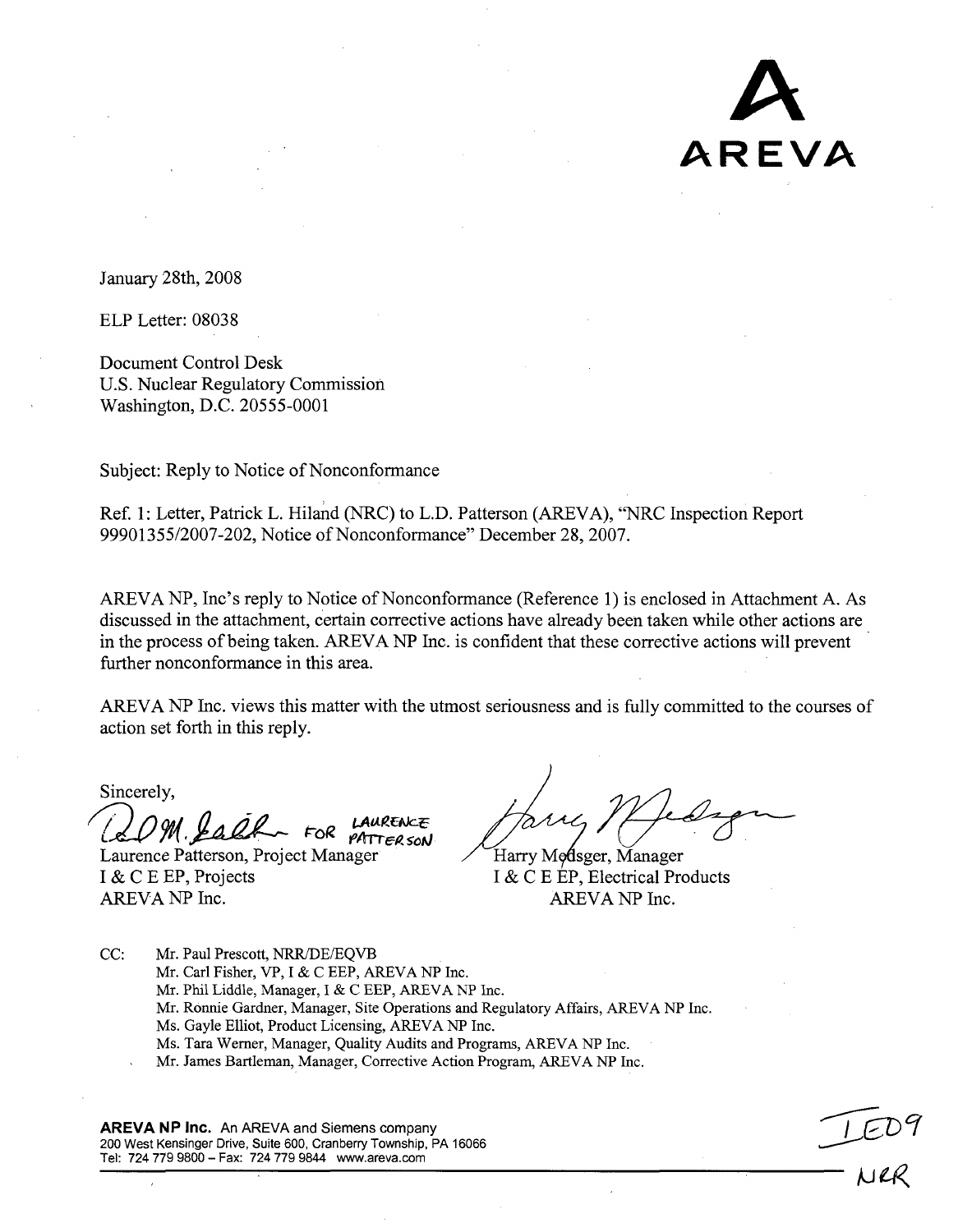# Attachment **A** AREVA **NP** Inc. Response to NRC Inspection Report **99901355/2007-202** Nonconformances

1/29/2008 Page 1 of 13

This purpose of this document is to provide a response to the subject inspection report that provides the results of a Nuclear Regulatory Commission (NRC) inspection conducted during the period of November 27-30, 2007, of activities performed at Eaton Cutler-Hammer's facility in Greenwood, South Carolina by AREVA NP Inc. (AREVA). The report identifies several activities that were not conducted in accordance with NRC requirements which were contractually imposed upon AREVA by a NRC licensee.

### Notice of Nonconformance **99901355/2007-202-01**

A. Criterion XI, "Test Control," of Appendix B to 10 CFR Part 50, states in part that, "A-test program shall be established to assure that all testing required to demonstrate that structures, systems, and components will perform satisfactorily in service is identified and performed in accordance with written test procedures which incorporate the requirements and acceptance limits contained in applicable design documents. Test results shall be documented and evaluated to assure that test requirements have been satisfied."

AREVA Quality Management Manual 56-5015885-07 issued June 1, 2007, Section 4.5.4, "Inspection and Test Status," states in part that, "The requirements placed by PLANTS on their own Units and their suppliers include the use of the inspection program or inspection plan/test plan/manufacturing sequence plan as a follow-up document which is filled in as work progresses. In this way it is possible to know, at any time, which inspection and test operations have been performed."

AREVA dedication procedure, DP-O1-67, "Eaton Electrical, inc.. Cutler-Hammer Type MAVR-350-1200 and MA-VA-350-200 Medium Voltage Vacuum Replacement Circuit Breakers," Revision 5, specifies the critical characteristics that must be tested to provide reasonable assurance that the item will perform its intended safety function.

AREVA Operating Instruction, 01-1580, "Acceptance Testing of Type MA-VR Vacuum Replacement Breakers," Revision 0, establishes the guidelines for performing the functional acceptance tests unique to the type of breaker.

AREVA Operating Instruction, 01-1513, "Technical Evaluations and Commercial Grade Dedication," Revision 0, states that, "The acceptance inspection/tests listed in section 12 of the dedication plan will be performed and test/inspection results will be documented as Sat or Unsat."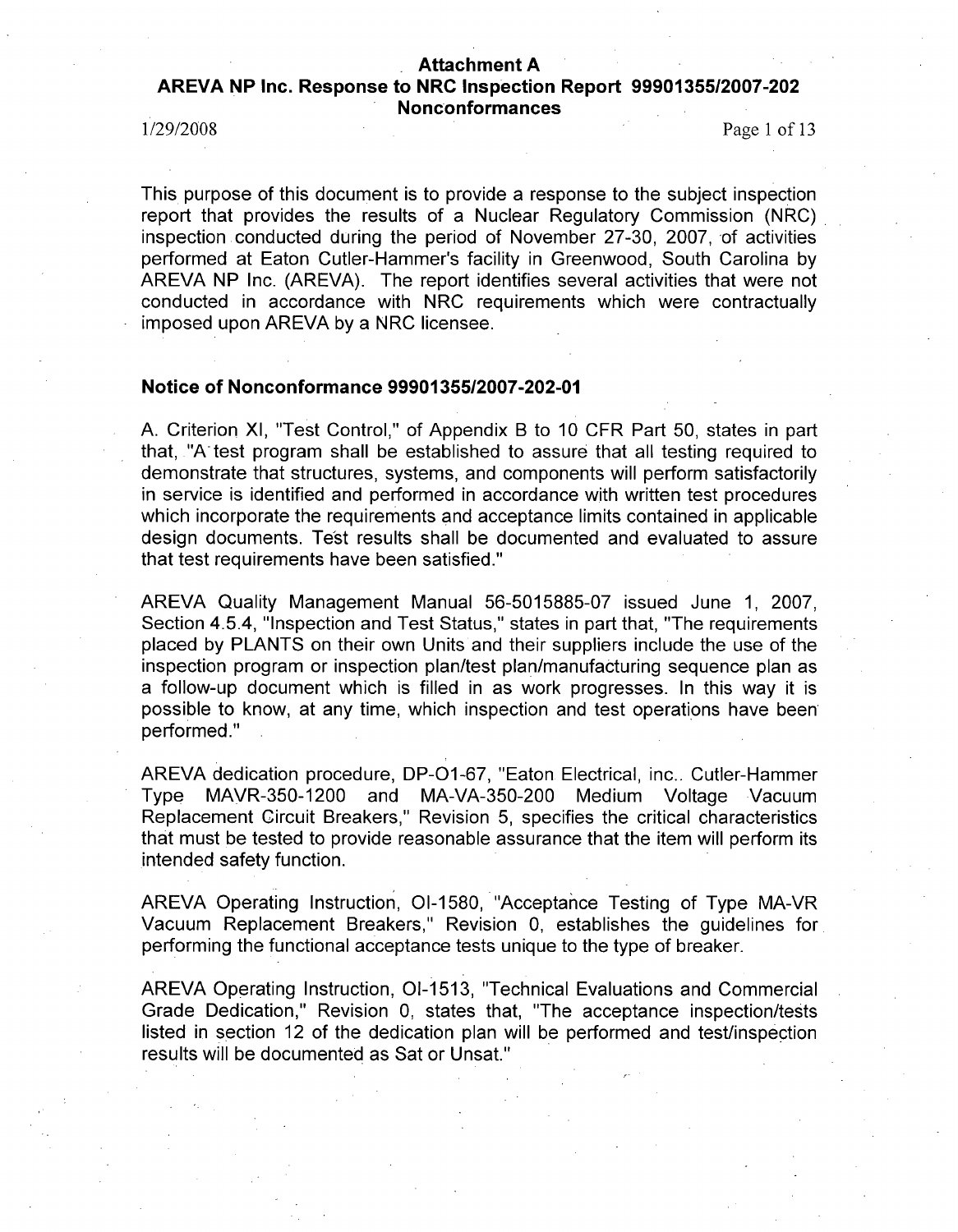# AREVA **NP** Inc. Response to NRC Inspection Report **99901355/2007-202** Nonconformances

1/29/2008 Page 2 of **13**

Contrary to the above:

1. Functional acceptance testing of the truck operated contacts (TOCs) as specified in the referenced dedication plan was absent from the implementing document, 01-1580, "Acceptance Testing of Type MA-VR Vacuum Replacement Breakers," Revision 0.

2. Three functional acceptance tests required by 01-1513, Revision 0, were performed. However, the corresponding test results were not documented since the data form in 01-1580, Revision 0, lacked a block to enter the test results.

# AREVA **NP** Inc. Response to Nonconformance **99901355/2007-202-01**

### Background:

Nonconformance 99901355/2007-202-01 accurately identifies the requirement for documented technical evaluations and equipment inspections and tests to verify that the commercial grade equipment. to be dedicated is acceptable for safety related use as identified in applicable procurement documentation. The plans and. procedures to identify and document these evaluations, inspections and tests are documented in the above referenced procedures. These documents are developed under the guidance of AREVA policy and procedure, as well as applicable industry and governmental regulations and standards. Procedures must accurately support plans that are developed to document the requirements of equipment dedication. Accurate and complete documentation of the results of evaluations, inspections and tests must be the product of the dedication process to provide satisfactory evidence of the acceptability of the equipment for its intended safety related application. Concerns regarding the extent of this issue are mitigated by successful on-site installations without any reports of problems involving the TOC.

## Reason for the nonconformance:

When performed properly the plans and procedures identified in the nonconformance: 01-1513, "Technical Evaluations and Commercial Grade Dedication," Revision 0, DP-01-67, "Eaton Electrical, inc.. Cutler-Hammer Type MAVR-350-1200 and MA-VA-350-200 Medium Voltage Vacuum Replacement Circuit Breakers," Revision 5 and 01-1580, "Acceptance Testing of Type MA-VR Vacuum Replacement Breakers," Revision 0, result in an acceptable dedication program. In the examples noted, the following. reasons existed for the nonconformance, as identified in the contradictions above: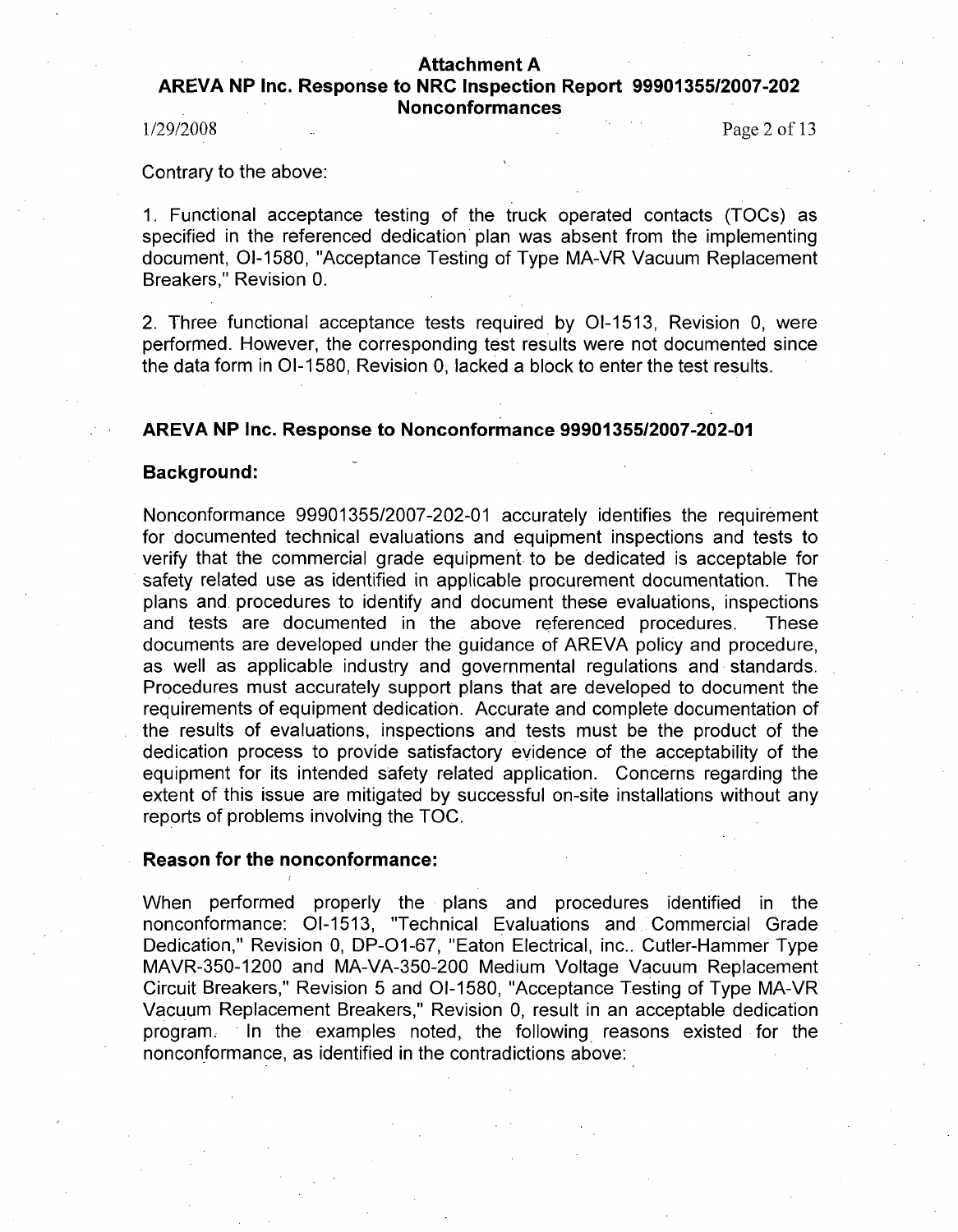# AREVA **NP** Inc. Response to NRC Inspection Report **99901355/2007-202** Nonconformances

1/29/2008 Page 3 of 13

1. The omission of functional acceptance testing of the Truck Operated Contacts (TOC) in the applicable operating instruction, 01-1580, "Acceptance Testing of Type MA-VR Vacuum Replacement Breakers," Revision 0 was an oversight due to human error. Documentation of identified inspections and/or test to fulfill the requirements of DP-O1-67, "Eaton Electrical, inc.. Cutler-Hammer Type MAVR-350-1200 and MA-VA-350-200 Medium Voltage Vacuum Replacement Circuit Breakers," Revision 5, must be specified in the implementing document, as noted by Item 1 of the nonconformance.

2. The omission of proper documentation of three functional acceptance tests as identified in the dedication plan DP-O1-67, "Eaton Electrical, inc.. Cutler-Hammer Type MAVR-350-1200 and MA-VA-350-200 Medium Voltage Vacuum Replacement Circuit Breakers," Revision 5, was the result of using commercial supplier documentation as part of commercial grade item dedication. The operating instruction developed to perform the dedication inspections and tests, 01-1580, "Acceptance Testing of Type MA-VR Vacuum Replacement Breakers," Revision 0, uses a checklist format to guide the process and document the results. Inspections and tests performed by the commercial grade item supplier had been used as part of the dedication process and were not included in appropriate dedication documentation.

## Corrective actions:

1. Inspections will be added to the checklist associated with 01-1580 to ensure proper configuration and operation of the **TOC** to address Item 1 of the nonconformance. Verification that the line items specified by the checklist are in accordance with all other dedication plans, procedures and documents will be completed as a part of the revision to 01-1580.

Schedule for completion: February **11** th, 2008.

2. The dedication plan (DP-O1-67) and the checklist associated with the inspection and test implementing document (01-1580) will be revised to include all test data used in performance of the dedication process.

Schedule for completion: February **11** th, 2008.

#### Corrective actions to prevent recurrence:

It is required to take appropriate actions to provide the best assurance possible that the reasons for the nonconformance are addressed. To complete this requirement a letter will be issued to all personnel involved in the dedication process reinforcing there understanding of compliance to the approved operating instructions and associated AREVA procedures. Personnel responsible for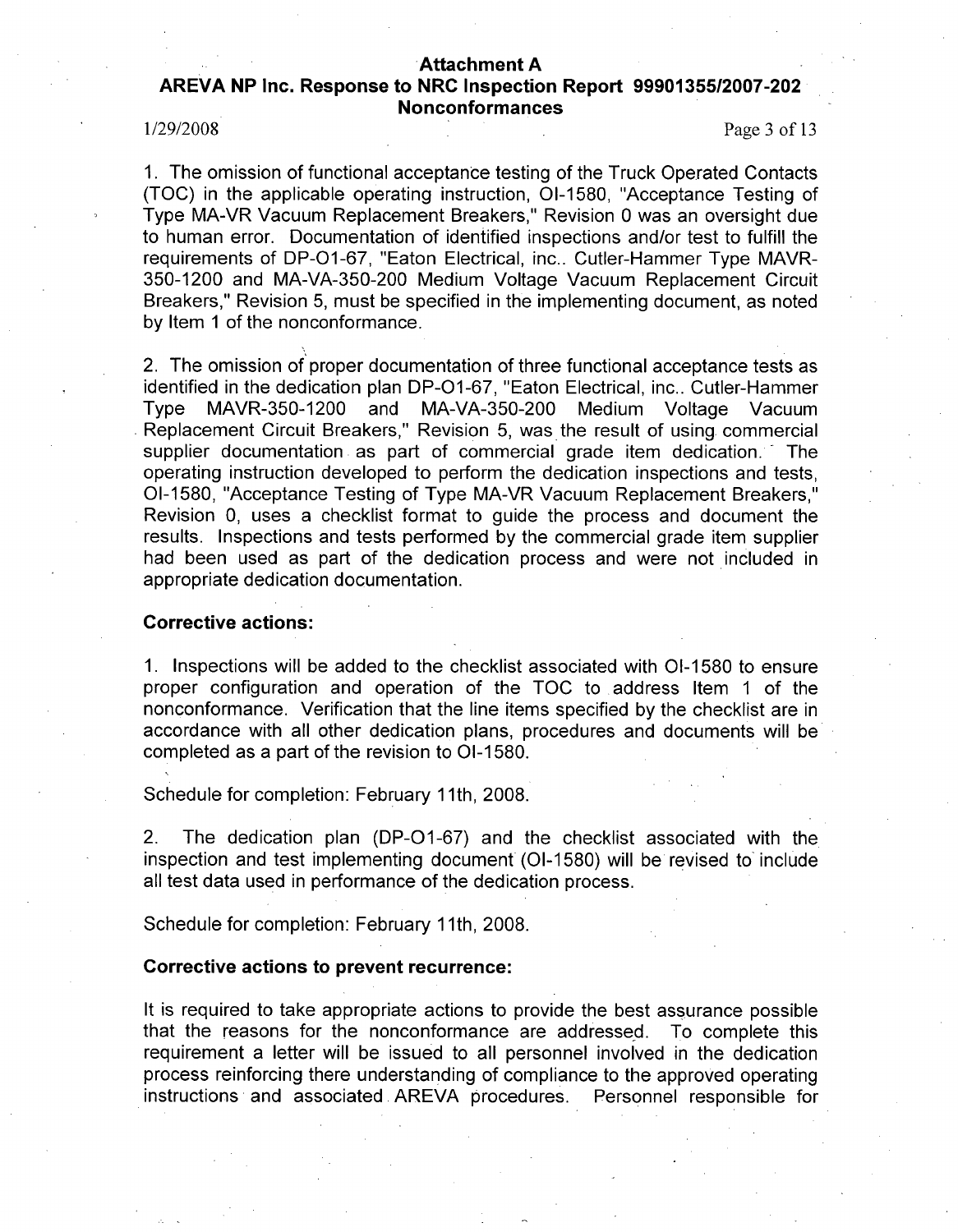# AREVA **NP** Inc. Response to NRC Inspection Report **99901355/2007-202** Nonconformances

1/29/2008 Page 4 of **13**

implementation of the dedication process will be participate in training to assure their understanding of applicable operating instructions and procedures.

Scheduled completion date: March 28<sup>th</sup>, 2008

# Notice of Nonconformance **99901355/2007-202-02**

B. Criterion II, "Quality Assurance Program," of Appendix B to 10 CFR Part 50, states in part that, "The program shall provide for indoctrination and training of personnel performing activities affecting quality as necessary to assure that suitable proficiency is achieved and maintained."

AREVA Quality Management Manual 56-5015885-07, issued June 1, 2007, Section 3.2.3, Formal Qualification," states in part that, "Within PLANTS, the personnel performing audits, inspections, tests, any specific technical process or non-destructive examination are formally qualified according to implementing procedures."

Contrary to the above, Eaton Cutler-Hammer personnel performing testing activities in support of commercial-grade dedication of circuit breakers did not have documentation as being formally qualified in accordance with implementing procedures.

## AREVA **NP** Inc. Response to Nonconformance **99901355/2007-202-02**

### Background:

The use of a commercial supplier facility, their personnel and equipment is required to most efficiently and effectively support the performance of commercial grade item dedication of the Medium Voltage - Vacuum Replacement Circuit Breakers which are the subject of this nonconformance. Other means and methods to perform this process are possible, but require logistics such as extensive shipping and handling of such large pieces of equipment that performance of dedication activities at the final place. of commercial grade manufacturing is desirable and appropriate. Notice of Nonconformance 99901355/2007-202-02 accurately identifies that personnel used to support the performance of commercial grade item dedication should be trained to ensure adherence to the requirements of industry and governmental standards and regulations, as well as dedication procedures and instructions.

#### Reason for the nonconformance: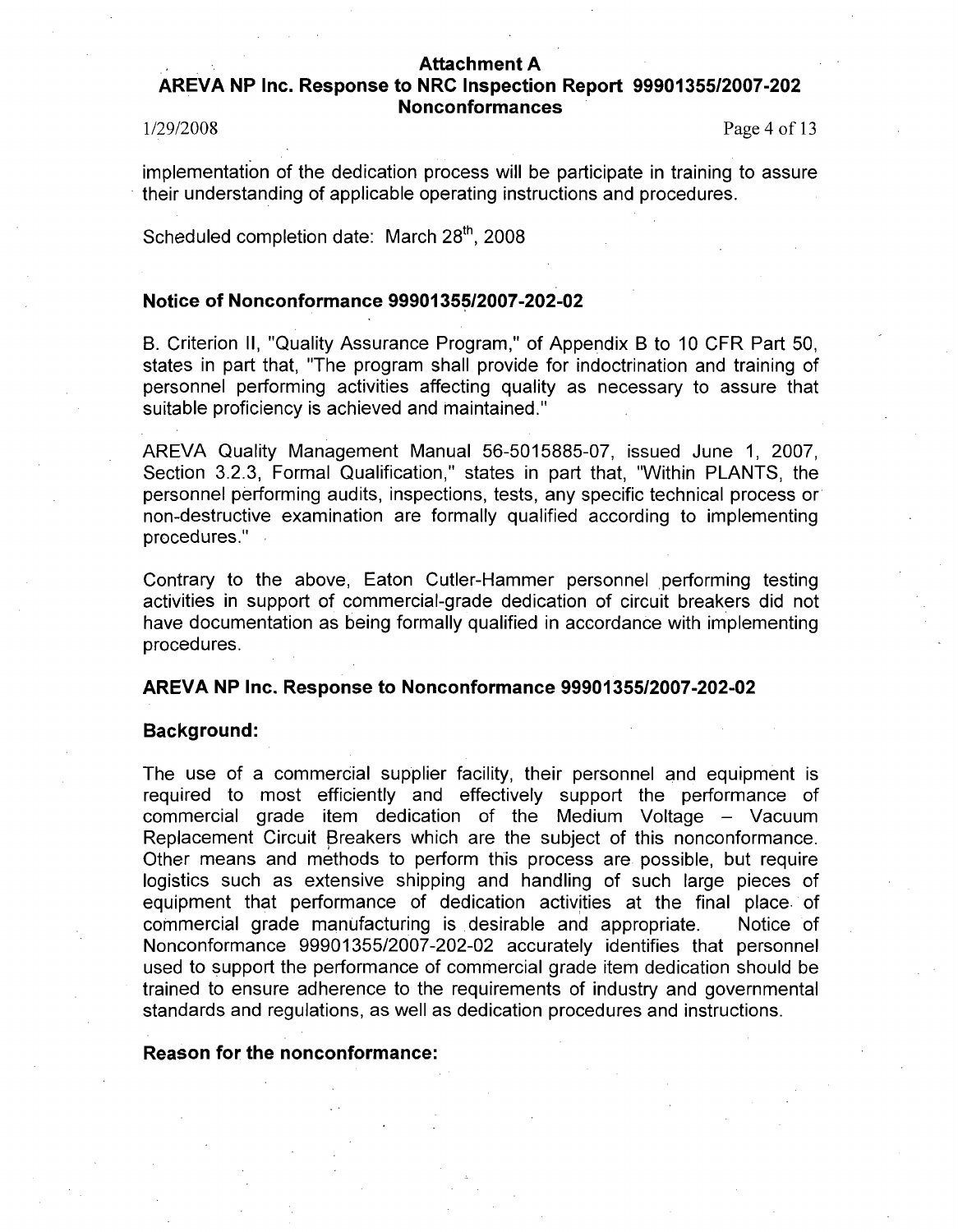# AREVA **NP** Inc. Response to NRC Inspection Report **99901355/2007-202** Nonconformances

1/29/2008 Page 5 of 13

Previous interpretations of the applicable standards, regulations, and procedures by the personnel performing dedication of the subject equipment relied on supervision of the dedication activities by authorized personnel who were properly trained. Training of supplier personnel that provide support to the dedication process at the commercial grade manufacture had not been considered necessary to adequately conform to the applicable procedures.

## Corrective actions:

Prior to the performance of dedication activities at a commercial facility, supplier personnel will be provided with training to applicable regulatory requirements, such as "Part 21 Awareness" and applicable AREVA procedures. AREVA personnel responsible for the supervision and approval of dedication inspections and tests will be trained on operation of applied Measurement & Test Equipment (M&TE). The appropriate revisions to procurement documentation will be completed to ensure acceptable performance of required personnel training, prior to the next demand for dedication activities at the supplier facility and supported by supplier personnel.

Scheduled completion date: February 13th, 2008

## Corrective actions to prevent recurrence:

To provide the best assurance that this problem will not recur, an instruction to require compliance to applicable standards, regulations and procedures, along with associated training of AREVA personnel involved in dedication activities will be performed. A commercial grade survey to confirm Eaton Cutler-Hammer personnel qualifications and completion of aforementioned training programs will be performed.

Scheduled completion date: March 28th, 2008

# Notice of Nonconformance **99901355/2007-202-03**

C. Criterion XII, "Measuring and Test Equipment," of Appendix B to 10 CFR Part 50, states in part that, "Measures shall be established to assure that tools, gages, instruments, and other measuring and testing devices used in activities affecting quality are properly controlled, calibrated and adjusted at specified periods to maintain accuracy within necessary limits."

AREVA Quality Management Manual 56-5015885-07 issued June 1, 2007, Section 4.6, "Control of Measuring and Test Equipment," states in part that, "For subcontracted inspection and testing, purchase orders impose requirements on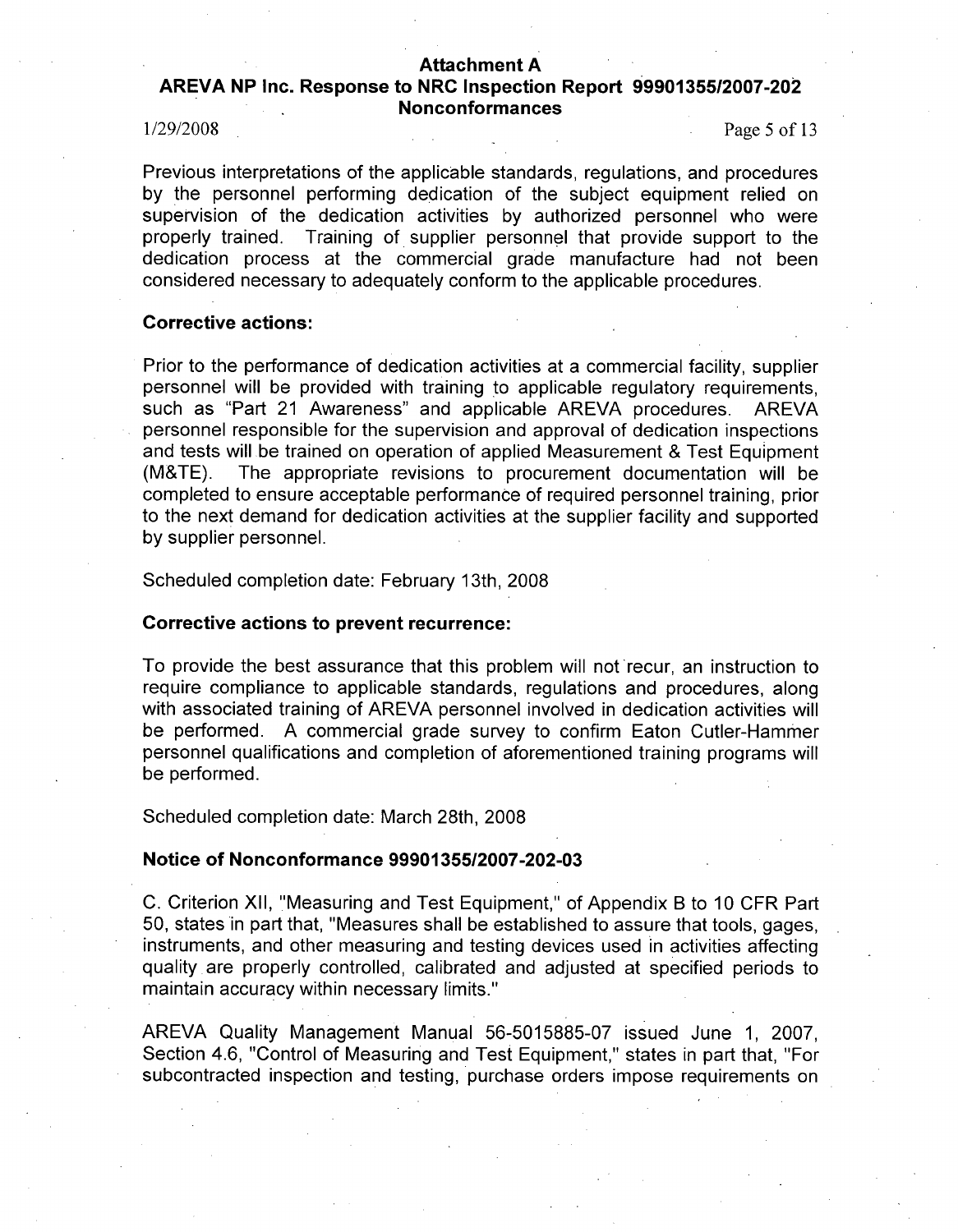# AREVA **NP** Inc. Response to NRC Inspection Report **99901355/2007-202** Nonconformances

1/29/2008 Page 6 of 13

suppliers concerning the control of the measuring and test equipment they utilize."

Contrary to the above, AREVA PLANTS' Purchase Order 1007003503, dated February 8, 2007, to Eaton Electrical-Vistaline, failed to impose the above requirements for the use and control of measuring and test equipment on their supplier (Eaton Cutler-Hammer). The referenced purchase order addresses the procurement of several 4160-volt circuit breakers dedicated by AREVA for the Farley Nuclear Plant.

### AREVA **NP** Inc. Response to Nonconformance **9990135512007-202-03**

#### Background:

The use of a commercial supplier facility, their personnel and equipment is required to most efficiently and effectively support the performance of commercial grade item dedication of the Medium Voltage - Vacuum Replacement Circuit Breakers which are the subject of this nonconformance. Other means and methods to perform this process are possible, but require logistics such as extensive shipping and handling of such large pieces of equipment that performance of dedication activities at the final place of commercial grade manufacturing is desirable and appropriate. Notice of Nonconformance 99901355/2007-202-03 accurately identifies that equipment, most specifically applied Measurement and Test Equipment (M&TE) used to support the performance of commercial grade item dedication should be controlled to ensure the requirements of industry and governmental standards and regulations are met, and the M&TE is acceptable for the performance of dedication testing.

## Reason for the nonconformance:

Previous interpretations of the applicable standards, regulations, and procedures by the personnel performing dedication of the subject equipment relied on specification of an approved calibration supplier for acceptability and inspection of calibration documentation by authorized AREVA personnel. Such controls were interpreted as acceptable for the use of commercial supplier M&TE to support the performance of commercial grade item dedication.

## Corrective actions:

To provide assurance that the M&TE used in dedication testing is properly controlled, appropriate procurement documentation will be revised to include additional controls of M&TE. These controls, which will include the pass down of NIST traceability requirements and notification of out-of-tolerance conditions, will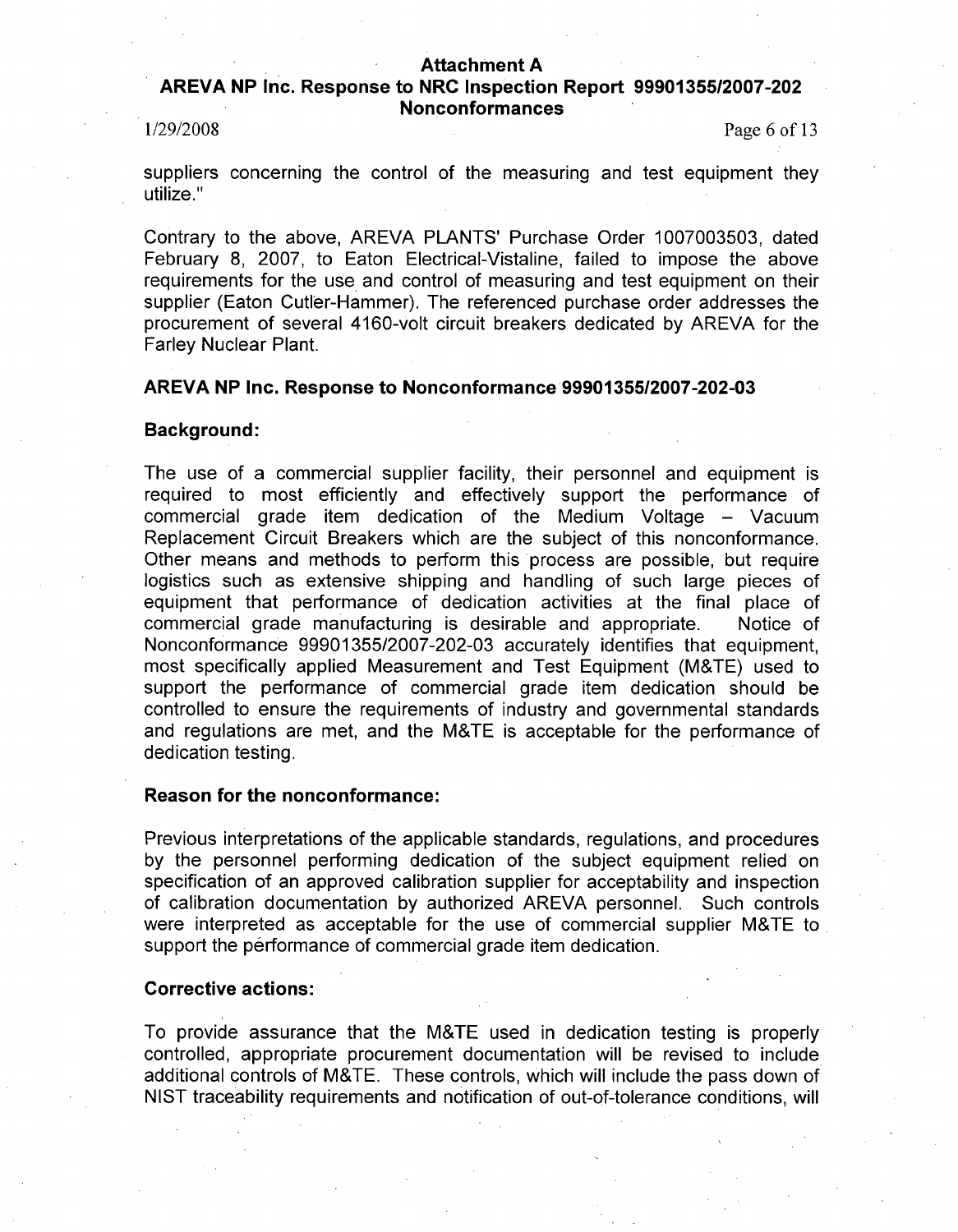# AREVA **NP** Inc. Response to NRC Inspection Report **99901355/2007-202** Nonconformances

1/29/2008 Page 7 of **13**

be reviewed and evaluated for acceptability as part of a commercial grade survey to be performed at the Eaton Greenwood Power Breaker Center. Also addressed will be confirmation that Eaton has a procedure in place that establishes requirements for controlling M&TE consistent with 10 CFR 50 Appendix B, that the procedure requirements are being properly implemented and that only qualified supplier personnel will operate the M & TE used for the purposes of equipment dedication. Additionally, AREVA will continue to review M&TE certifications to assure that controls provided by the supplier were sufficient to maintain the equipment in calibration.

Scheduled completion date: February 13th, 2008

## Corrective actions to prevent recurrence:

To provide the best assurance that this problem will not recur, an instruction to require compliance to applicable standards, regulations and procedures will be provided to all AREVA personnel involved in the dedication process. Training to reinforce the instruction will be provided to AREVA personnel involved in dedication activities. AREVA will perform a commercial grade survey to confirm Eaton Cutler-Hammer's specific control of M&TE used for Dedication and the procurement process for, their acquisition of M&TE calibration services and M&TE out-of-tolerance requirements to their calibration sub-suppliers.

Scheduled completion date: March 28<sup>th</sup>, 2008

# Notice of Nonconformance **9990135512007-202-04**

D. Criterion **III,** "Design Control," of Appendix B to 10 CFR Part 50, states in part that, "Measures shall also be established for the selection and review for suitability of application of materials, parts, equipment, and processes that are essential to the safety related functions of the structures, systems and components. "Additionally, Criterion **III** states in part that, "The design control measures shall provide for verifying or checking the adequacy of design, such as by the performance of design reviews, by the use of alternate or simplified calculational methods, or by the performance of a suitable testing program."

AREVA Quality Management Manual 56-5016885-07, issued June 1,2007, Section 4.3.7, "Control of Design and Development Changes," states, "Any change occurring during a study or design analysis, relating to documents, databases or software that are already applicable, is the subject of an analysis to assess its justification, its technical consequences, and its impact on the product and associated risks."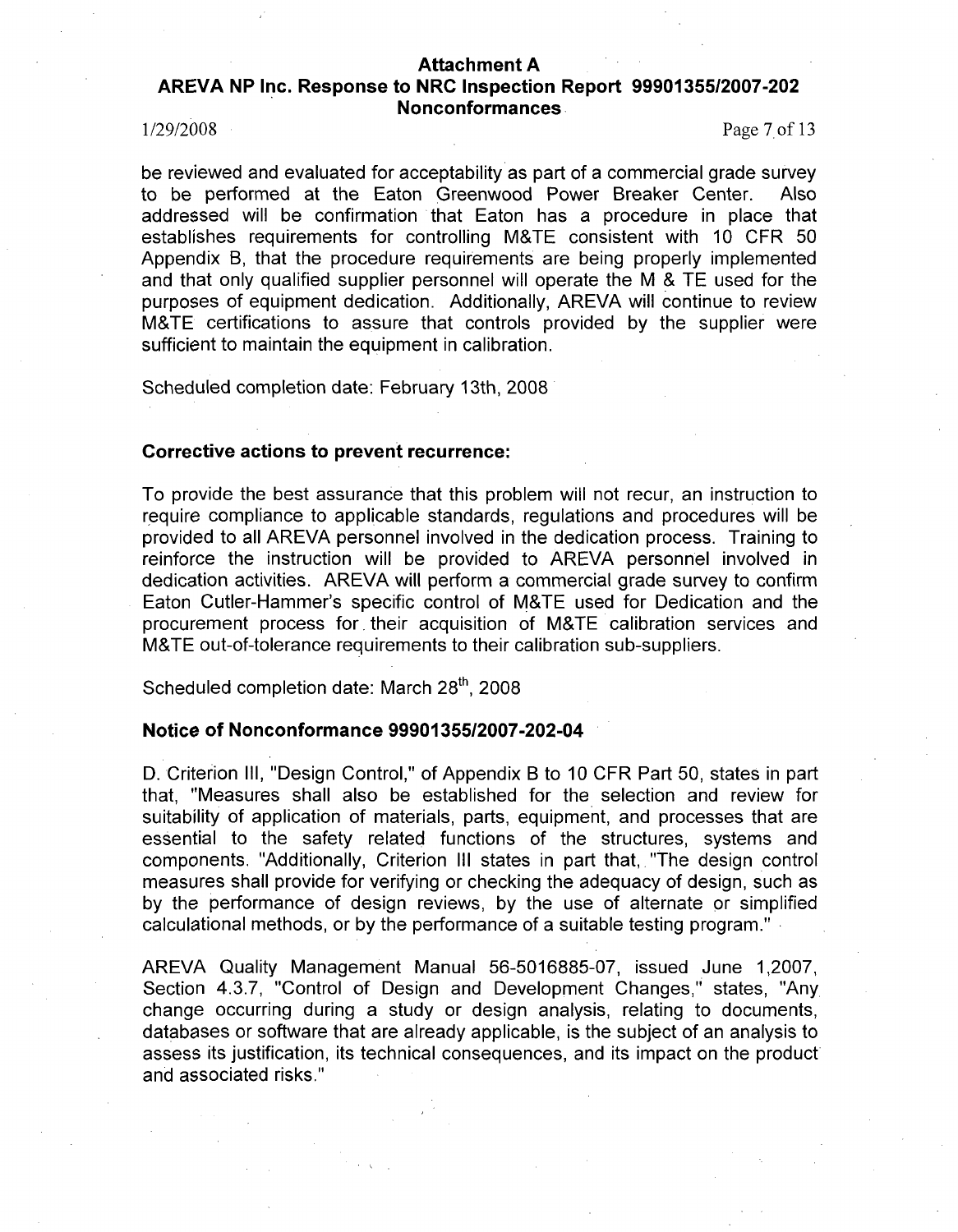# AREVA **NP** Inc. Response to NRC Inspection Report **99901355/2007-202** Nonconformances

1/29/2008 Page 8 of 13

Section 7.5 of AREVA Operating Instruction 01-1513, "Technical Evaluations and Commercial Grade Dedication," Revision 0, states that the basis for acceptability of any critical design differences between original and replacement items, including acceptability for Seismic and Environmental Qualification requirements as applicable must be documented in the conclusion section of the Technical Evaluation or the Equivalency Determination (ED) database.

Contrary to the above:

1. AREVA's Technical Evaluation, DP-01-67, "Eaton Electrical, Inc. Cutler-Hammer

Type MA-VR-350-1200 and MA-VR-350-2000 Medium Voltage Vacuum Replacement Circuit Breakers/' Revision 5, failed to adequately document the basis for acceptability of any critical design differences between original and replacement items.

2. AREVA's review of Equivalency Determinations associated with DP-01-67, ED.136.MA-VR, Revision 3, ED.137.MA-VR, Revision 5, and ED.140.MA-VR, Revision 2, failed to provide adequate documentation to support the basis of the engineering design review conclusions.. In multiple instances, the EDs merely acknowledged that an equivalent change was made to the breaker without providing information to support the justification, technical consequences, or impact on the product and associated risks.

### AREVA **NP** Inc. Response to Nonconformance **9990135512007-202-04**

### Background:

In accordance with proper development of the dedication plan by proper implementation of 01-1513, a technical evaluation is completed to identify design changes from the most recent equipment qualification or dedication, whichever is most recent. The design changes are evaluated for impact on equipment qualification, including fit, form and function, with special attention to the safety related function of the equipment. An equivalency determination is performed which is required to included documentation of the reasons for design change acceptability, as well as the conclusion as to acceptability. Notice of Nonconformance 99901355/2007-202-04 accurately identifies that the reasons for acceptability of design changes is not adequately documented.

### Reason for the nonconformance:

1. The reason for the nonconformance is an oversight due to the improper interpretation of operating instructions by engineering personnel resulting in undocumented justification of acceptability of critical design changes.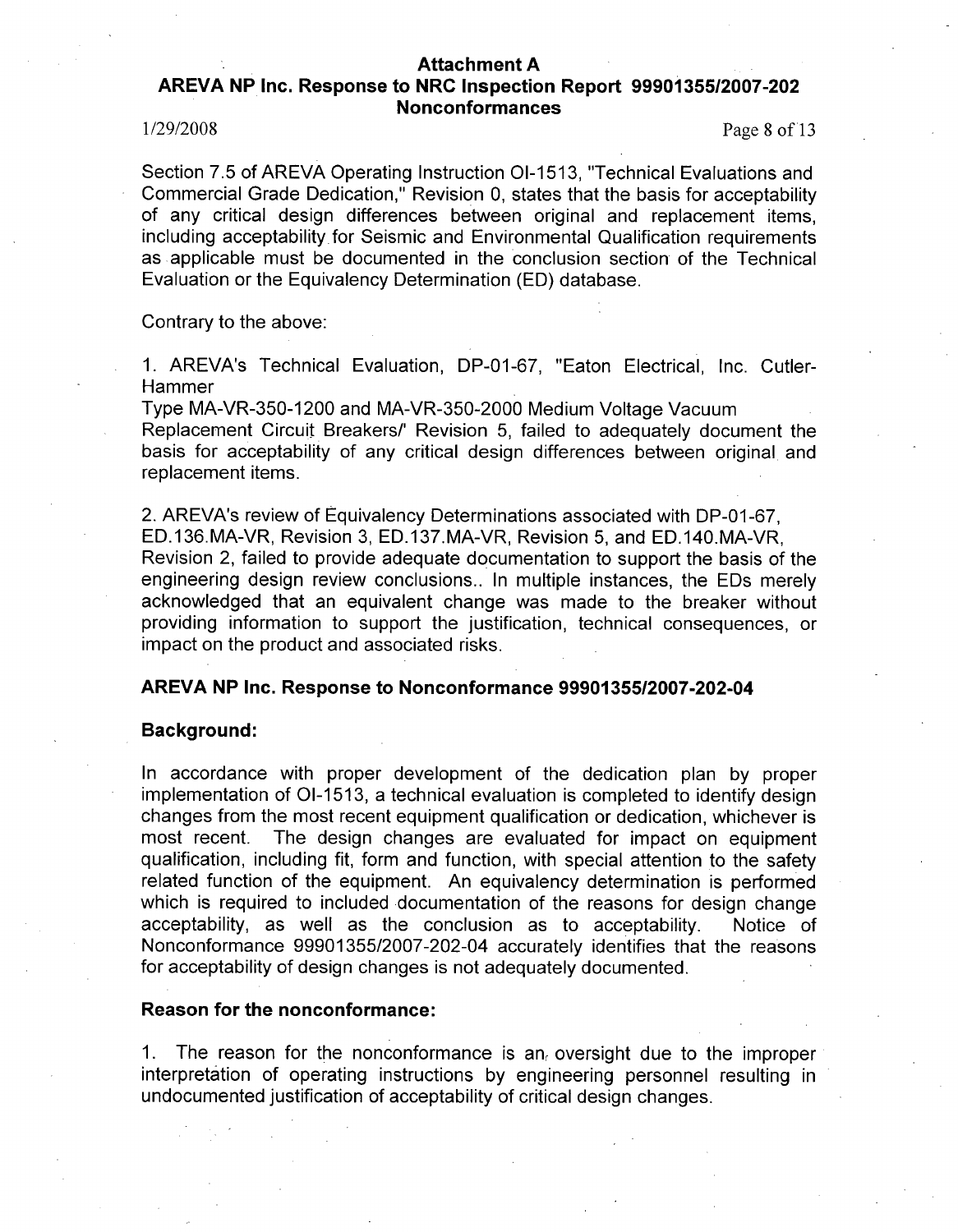AREVA **NP** Inc. Response to NRC Inspection Report **99901355/2007-202** Nonconformances

1/29/2008 Page **9** of **13**

# Corrective actions:

To address the nonconformance critical design changes will be identified and reviewed with the reason for acceptability added to the dedication plan.

Scheduled completion date: February 13th, 2008

# Corrective actions to prevent recurrence:

To provide the best assurance that this problem will not recur, an instruction to require compliance to applicable standards, regulations and procedures, along with associated training of AREVA personnel involved in dedication activities will be performed.

Scheduled completion date: March 28<sup>th</sup>, 2008

# Reason for the nonconformance:

2. The reason for the nonconformance is an oversight due to the improper interpretation of operating instructions by engineering personnel resulting in undocumented justification of acceptability of critical design changes.

# Corrective actions:

The design changes will be reviewed and the reason for acceptability of each design change will be added to the equivalency determination (ED).

Scheduled completion date: March 28<sup>th</sup>, 2008

## Corrective actions to prevent recurrence:

To provide the best assurance that this problem will not recur, an instruction to require compliance to applicable standards, regulations and procedures, along with associated training of AREVA personnel involved in dedication activities will be performed.

Scheduled completion date: March 28<sup>th</sup>, 2008

# AREVA **NP** Inc. Response to Notice of Nonconformance **99901355/2007-202- 05**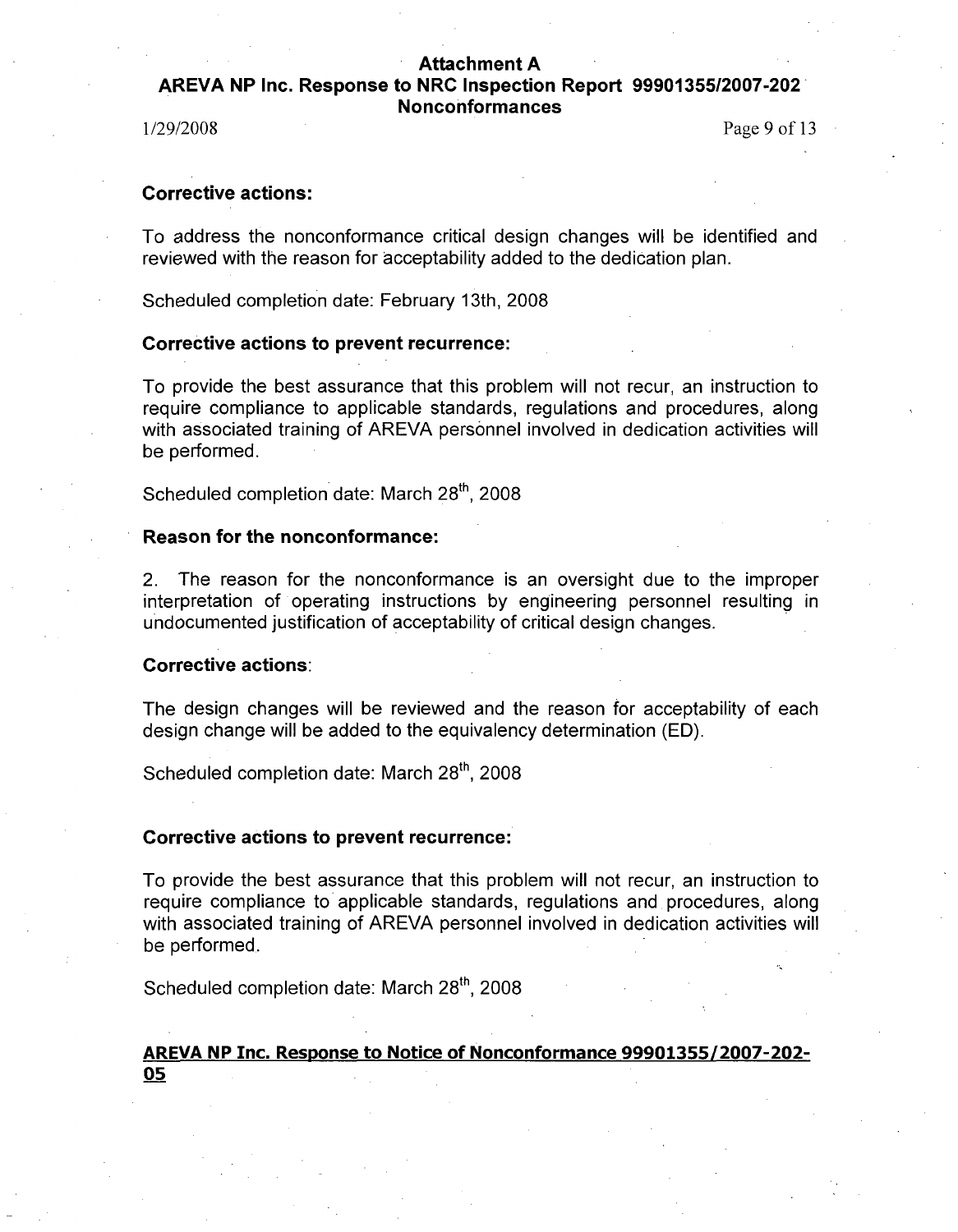# AREVA **NP** Inc. Response to NRC Inspection Report **9990135512007-202** Nonconformances

1/29/2008 Page 10 of 13

Notice of Nonconformance 99901355/2007-202-05 accurately identifies that in some instances the AREVA NP screening team did not answer the 10 CFR Part 21 questions correctly.

## Reason for the Nonconformance

The CRs reviewed by the NRC team associated with the Eaton  $-$  Cutler Hammer Type Medium Voltage Vacuum Replacement circuit breaker nonconformances were written to require further evaluation of the conditions identified by the customer to determine why the AREVA NP Dedication Process did not identify the nonconforming conditions and to establish actions to prevent similar conditions in the future. The nonconforming hardware conditions were identified and processed by the customer under the customer's Corrective Action Program. Since the hardware deviations were identified and processed in accordance with the customer's corrective action program, the screening team answers to the 10 CFR Part 21 questions focused on the need to prevent similar problems and in some instances did not consider the hardware deviations when screening the CRs for potential reportability.

# Background:

NRC nonconformance regarding 10 CFR Part 21 implementation in July 2006 (Notice of Nonconformance (NON) 99901 35912006/201-02)

During the period July 18-21, 2006, the U.S. Nuclear Regulatory Commission (NRC) conducted an inspection (NRC Inspection Report 99901 35912006/201) at the AREVA NP Inc. facility in Lynchburg, VA in part to verify that AREVA NP Inc. had implemented a Part 21 program that meets NRC requirements and to review the AREVA NP Inc. Corrective Action Program. This inspection resulted in Notice of Nonconformance (NON) 99901 35912006-201-02, which identified the following regarding 10 CFR Part 21 implementation:

Criterion V, "Instructions, Procedures, and Drawings," of Appendix B to 10 CFR Part 50, states, in part, that activities affecting quality shall be prescribed by documented instructions, procedures, or drawings, of a type appropriate to the circumstances and shall be accomplished in accordance with these instructions, procedures, or drawings.

The AREVA NP Plants QEM Manual, Section 1.4 states, in part, that the quality and environment records are records, which provide objective evidence of the activities carried out or the results of these activities.

AREVA NP Inc. Administrative Procedure 1717-06, Revision 1, establishes, in part, the process for determining if a nonconformance/problem/concern needs to be evaluated for reporting under 10 CFR Part 21. Specifically, Section 7 defines a Safety Significant issue as an issue (nonconformance) identified in a CR that is a potential deviation and AREVA NP Inc., "Records Management Program Manual (lE1)," Revision 20, dated May 22,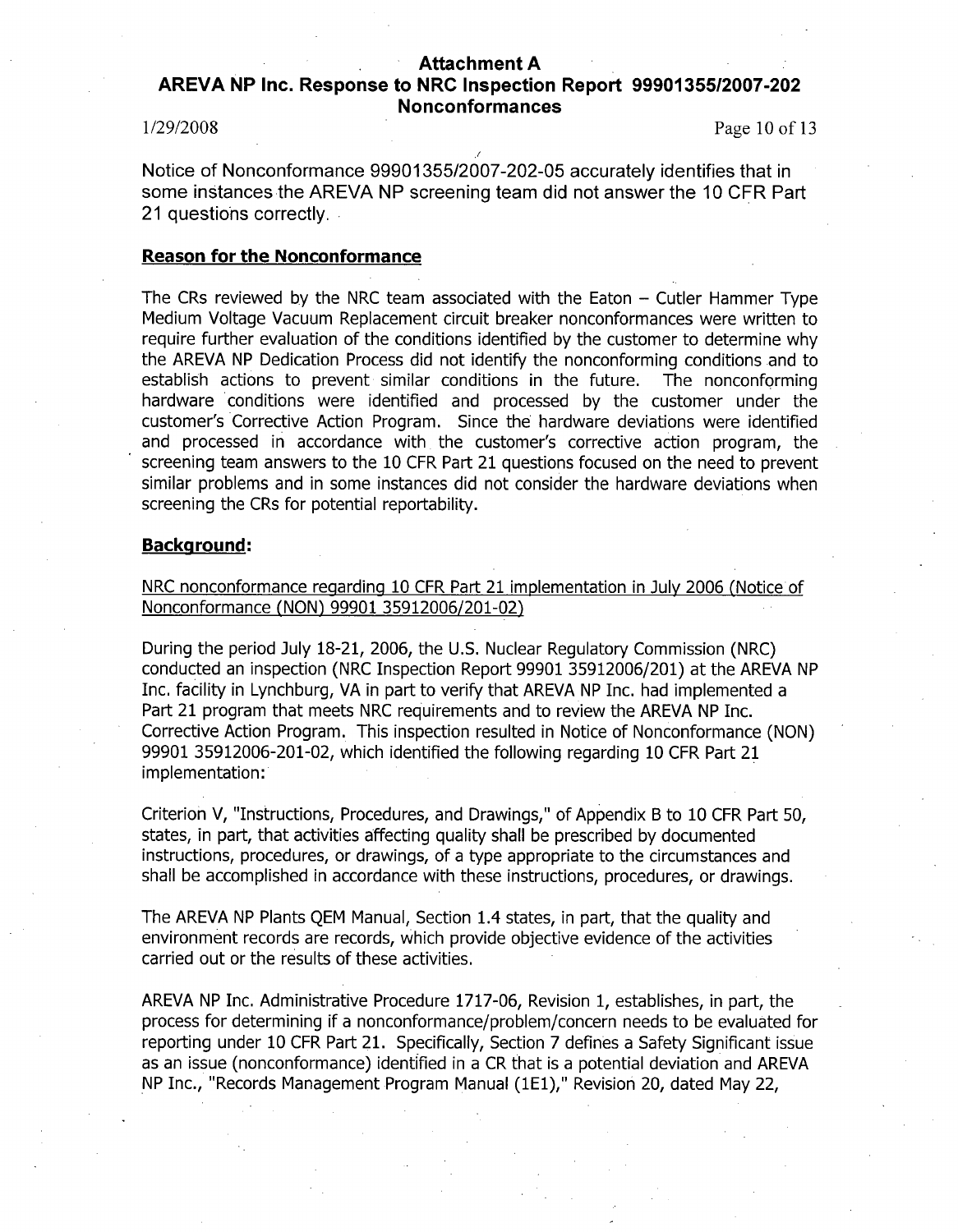# AREVA **NP** Inc. Response to NRC Inspection Report **99901355/2007-202** Nonconformances

 $1/29/2008$  Page 11 of 13

2006, states, in part, that all Part 21 documentation is considered a lifetime record, stored as a scanned image.

Contrary to the above, the NRC inspectors determined that AREVA NP Inc. Administrative Procedure No. 1717-06, Revision 01, did not require adequate justification to be documented for determining a CR was not potentially reportable under 10 CFR Part 21.

### AREVA NP Inc. response to NON 99901 35912006-201-02

In response to the NON, AREVA NP implemented a change to the WebCAP tool and revised Corrective Action procedure AP 1717-06 to add the following guidance to provide evidence that individuals performing Screening or Issue Evaluation activities are considering the proper questions when determining if a deficiency is potentially reportable under 10 CFR 21:

Select "yes" to "The condition is potentially reportable under part 21..." if you answer yes or are not sure of the answer to all three of the following questions (see Part 21 Determination Flow chart in Help File):

- 1. Does the condition affect a basic component designed/fabricated under a 10 CFR Part 50 Appendix B QA Program or one that has successfully completed dedication? A basic component is a structure, system or component or part thereof that affects a nuclear power plant safety function necessary to assure the integrity of the reactor coolant pressure boundary, the capacity to shut down the reactor and maintain it in a safe condition or the capacity to mitigate the potential for off-site exposure.
- 2. Is the condition a Deviation to a technical requirement included in a procurement document?
- 3. Could the Deviation create a substantial safety hazard that could cause a major reduction in the degree of protection provided to public health or nuclear reactor power plant/facility safety?

#### NRC Acceptance of AREVA NP Inc. Proposed Actions

A letter from the NRC dated October 5, 2006, accepted the AREVA NP response. The NRC letter stated, "your proposed corrective actions appear to be adequate to address our concerns. The staff may review the implementation of your corrective action during a future NRC Inspection to determine that full compliance has been achieved and will be maintained."

### NRC Review of AREVA NP Inc. Implementation of NON 99901 35912006-201-02 Actions

As part of an inspection during the period October 9-12, 2007, the NRC staff reviewed the implementation of the AREVA NP Inc. actions to provide evidence that individuals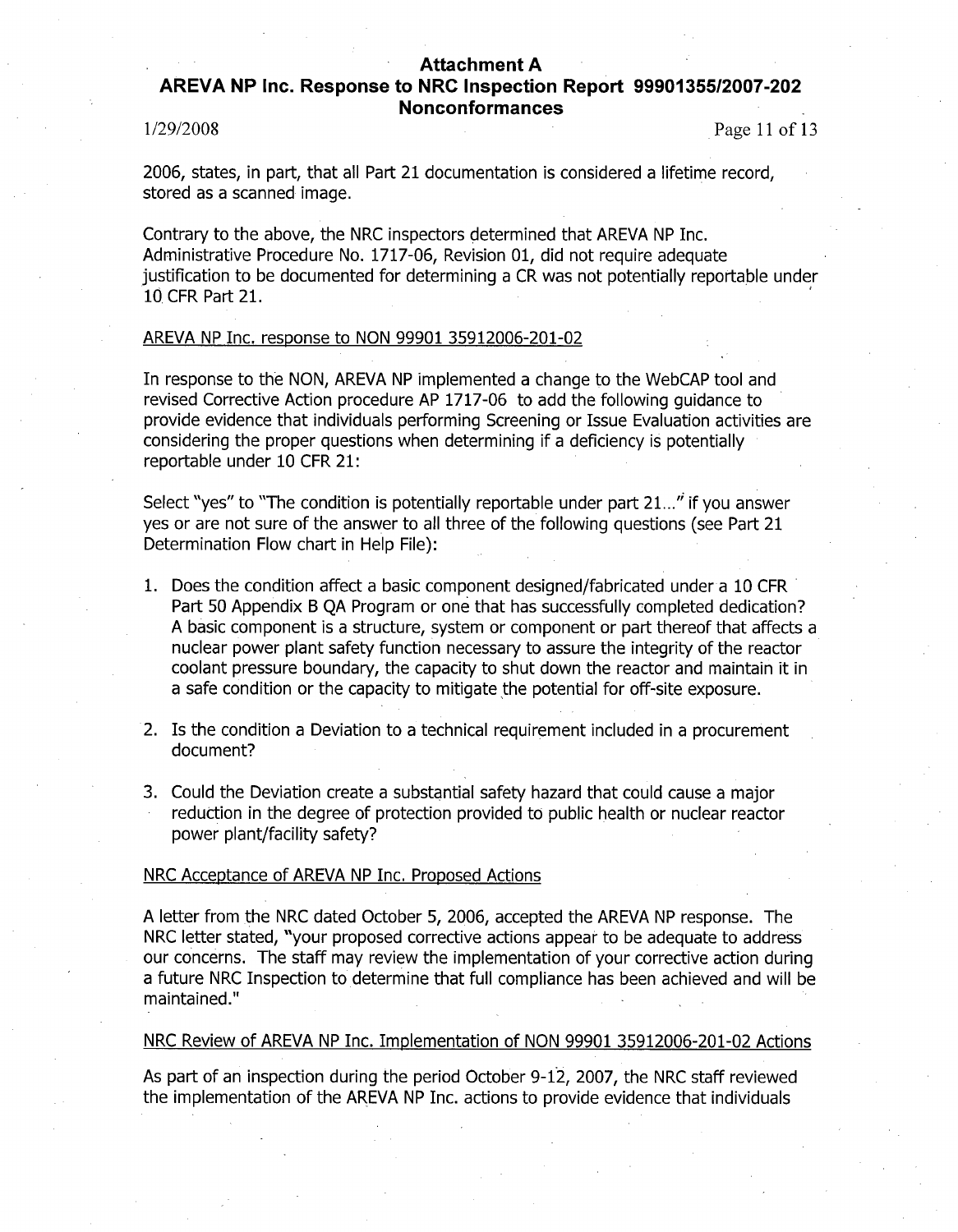# Attachment **A** .AREVA **NP** Inc. Response to NRC Inspection Report **99901355/2007-202** Nonconformances

1/29/2008 Page 12 of 13

performing Screening or Issue Evaluation activities are considering the proper questions when determining if a deficiency is potentially reportable under 10 CFR 21. The NRC Inspection Team considered the actions to correct this noncompliance 35912006-201-02 to be satisfactory, and considered this corrective action closed (NRC Inspection Report 99901359/2007-201).

# AREVA **NP** Inc. Response to Notice of Nonconformance **99901355/2007-202- 05**

AREVA NP Considers that the existing requirements implemented in WebCAP and AP 1717-06 and AP 1707-01 adequately implement 10 CFR Part 21 requirements for determining if a defect exists that requires reporting to the NRC. However, action identified below is being taken to clarify the requirements in WebCAP, AP 1717-06 and/or AP 1707-01 for screening CRs for potential reportability.

As noted above the purpose of the CRs reviewed by the NRC was to evaluate the nonconforming conditions identified by the customer to determine actions required to improve the dedication process/supplier performance. The hardware nonconforming conditions had already been addressed by the customer. AREVA NP considers the inappropriate response to the questions was a lack of understanding by the screening team of the requirement/expectation that even though the condition of these basic components had been evaluated by the customer, that AREVA NP still has the responsibility to evaluate the nonconforming condition for potential 10 CFR Part 21 reportability.

## Corrective Steps that Have Been Taken and the Results Achieved

- 1. Personnel associated with the screening of these CRs have been counseled and retrained on the requirements and expectations for screening CRs to determine if the condition is potentially reportable under 10 CFR Part 21.
- 2. CR 2007-5963 was written to identify nonconformances with the Eaton  $-$  Cutler Hammer Type Medium Voltage Vacuum Replacement circuit breakers that are potentially reportable under 10 CFR Part 21. AREVA NP determined that the nonconforming conditions identified in the CR were not reportable defects.
- 3. As an interim measure to assure these interim actions are effective, AREVA NP Inc. QA and Regulatory Affairs are periodically (depending on the number of CRs written, but at least monthly) reviewing CRs to verify proper implementation of the requirements for screening to determine if the reported condition is potentially reportable under 10 CFR Part 21. These reviews will continue until the actions listed below are implemented and determined to be effective.

# Corrective Steps that Will Be Taken to Avoid Further Noncompliance

1. Perform a rollout to AREVA NP Inc. employees to make them aware of this finding and to review/clarify requirements for screening CRs for potential reportability under 10 CFR Part 21.